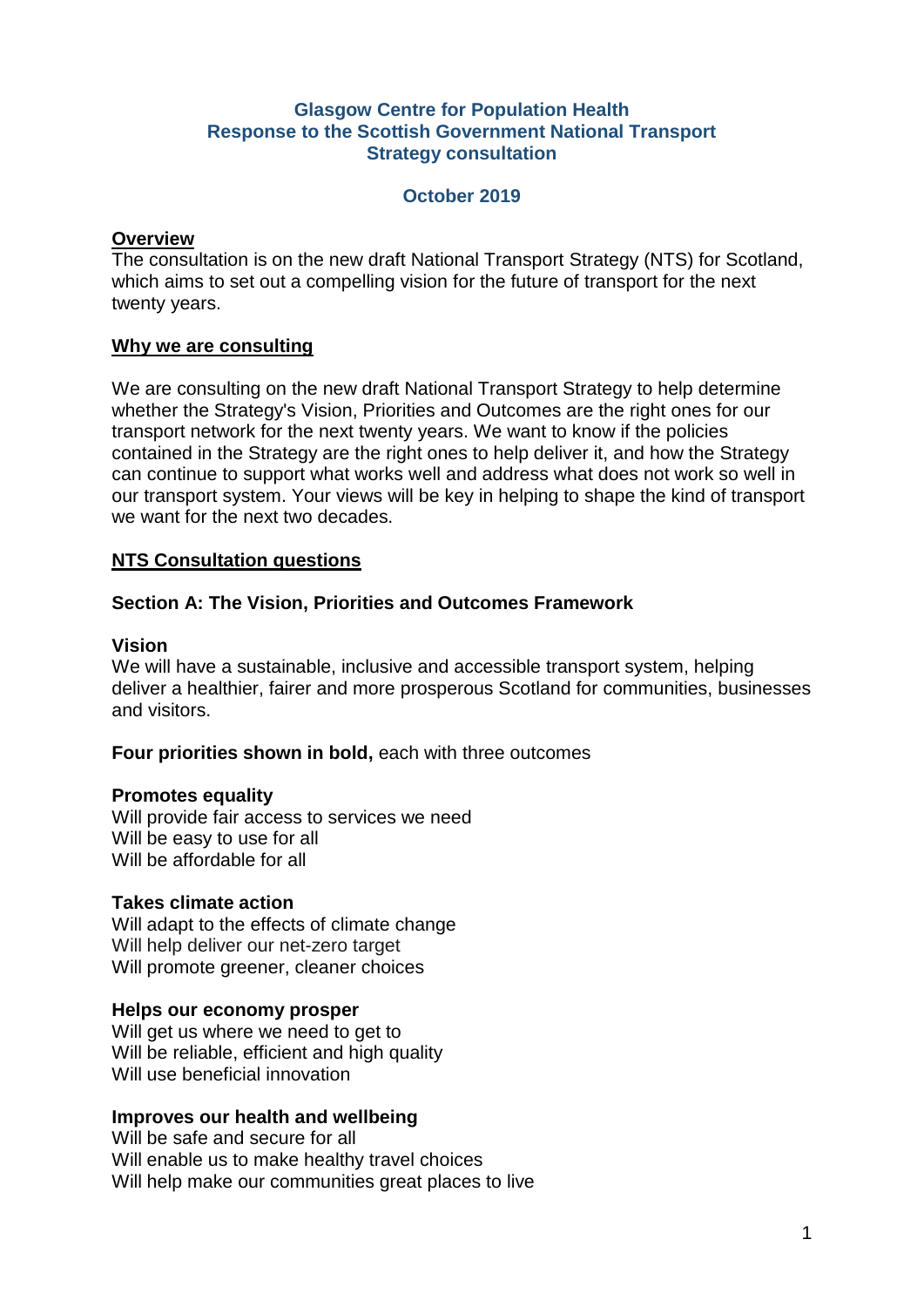**Q1: Is the Vision that is set out for the National Transport Strategy the right Vision for transport policy over the next 20 years?** 

# **Yes** ☒

#### **Please explain your answer**

The vision within this strategy is positive, aspirational and relevant to the challenges we face nationally and globally – and is achievable if the right policies and priorities are pursued with sufficient support and investment.

### **Q2a: Are the Priorities and Outcomes that the Strategy is trying to achieve the right Priorities and Outcomes for transport policy over the next 20 years?**

#### **Yes** ☒

#### **Please explain your answer**

The four priorities are in keeping with our expectations of what a modern transport strategy should be seeking to address. Nevertheless, there is a question of balance between the priorities and how these priorities inter-relate and impact on each other. For example, the priority to enhance economic prosperity in Scotland through transport policies should not be at the expense of the other priorities. Further, while we welcome these priorities from a public health, inequalities and climate change perspective, it will require a radical shift in the way that transport resources are allocated and how decisions are made regarding infrastructure and transport modes. Therefore, while we agree with these priorities, we feel it is important to recognise the challenges and contradictions inherent within them, and to outline clearly how they can all be met in a complementary way.

# **Q2b: Are some of these Priorities and Outcomes more important than others or are they equally important?**

#### **Please explain your answer**

It is difficult to assert that one priority is more important than another. Instead, we agree that they are all important and feel it is more useful to recognise the interconnected and potentially contradictory nature of each priority, as well as how they can be met through specific policies or actions. Further comments are provided in relation to each priority.

#### **Promotes equality**

<span id="page-1-0"></span>Transport plays an important role in shaping poverty in Scotland, with expensive transport placing a strain on people's budgets. Poor quality or limited public transport can prevent access to resources for good health such as employment, social opportunities, greenspace and leisure or tourism destinations<sup>i</sup>. The recent Poverty and Inequality Commission Report<sup>ii</sup> suggests that transport should be considered as a human right, no matter what level of income a person has or where they live.

People on low incomes are less likely to own a car<sup>iii</sup> and more likely to be reliant on good quality and affordable public transport. It is therefore important to ensure that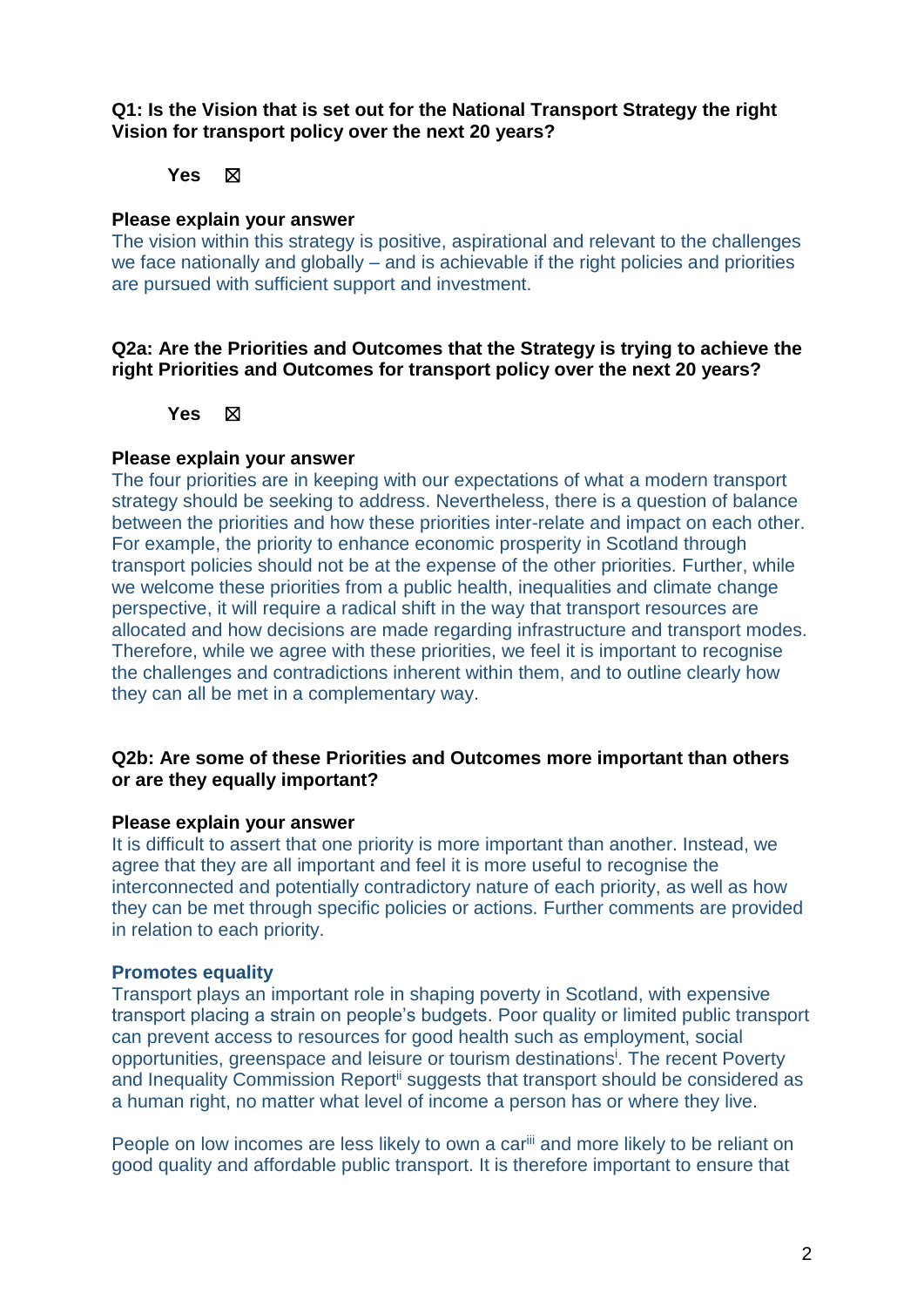public transport provision is prioritised in areas where it can have the most positive impact on the population. Active travel should also be considered through an equalities lens, both in terms of ensuring active travel infrastructure and in creating walkable neighbourhoods. To ensure that a more diverse population take up cycling, it is important that the barriers are accounted for and mitigated. For example, while cycle hire schemes can be an effective way of increasing the proportion of cyclists in a city, efforts are needed to ensure take-up across the whole population<sup>iv</sup>. This will require personal support and financial assistance for some people. Improving safety (or perceptions of safety) can also help make cycling more inclusive by reducing feelings that cycling is for 'others'<sup>v</sup> .

Research has shown that people living in poverty and the most vulnerable populations are less likely to contribute to poor air quality but are most likely to be impacted by it<sup>vi</sup>. Within Glasgow, commuter routes often pass through deprived communities where car ownership is low, at the expense of the local community. This can be damaging to health and is an aspect of climate injustice that can be overlooked. In the interests of fairness, consideration should be given to the negative impacts of air pollution on neighbourhoods where it is primarily caused by vehicles from elsewhere. Where there is an environmental injustice, additional carbon offsetting should be introduced.

#### **Takes climate action**

There is growing recognition that we are in a climate emergency and that greenhouse gases need to be reduced rapidly and dramatically to achieve net-zero carbon emissions. The target of achieving this by 2045 is arguably not ambitious enough – given transport accounts for 37% of Scotland's greenhouse gas emissions and there continues to be an upward trend in vehicle kilometres driven. Glasgow has committed to achieving their target as a city for net-zero emissions by 2030<sup>vii</sup>. While we welcome this commitment, it is incredibly ambitious given current travel behaviour.

Investment in transport needs to shift away from supporting a car-based economy to one which supports sustainable public transport and active travelviii. Increased investment in public transport, especially bus services, needs to be a priority. Furthermore, public transport should be more affordable, convenient and reliable than traveling by car if we are to be successful in shifting people out of their cars.

#### **Helps the economy prosper**

Traditional measures of progress (e.g. GDP) and other personal measures of success need to be reconsidered in light of the pressing need to tackle the climate emergency. This will challenge established and comfortable ways of living and will demand that many employers change their existing practice in relation to car use, parking and working hours. Scotland should embrace the economic opportunities that this transition will bring and should aim to be world leader on sustainable transport innovation. In particular, the shift to micro-mobility and shared use schemes (e.g. car clubs and bike hire schemes) can make a significant difference to urban economies and how urban areas are experienced.

#### **Improves our health and wellbeing**

To improve health, our transport system needs to be safer for the most vulnerable road and pavement users (wheelchair users, walkers and cyclists), air pollution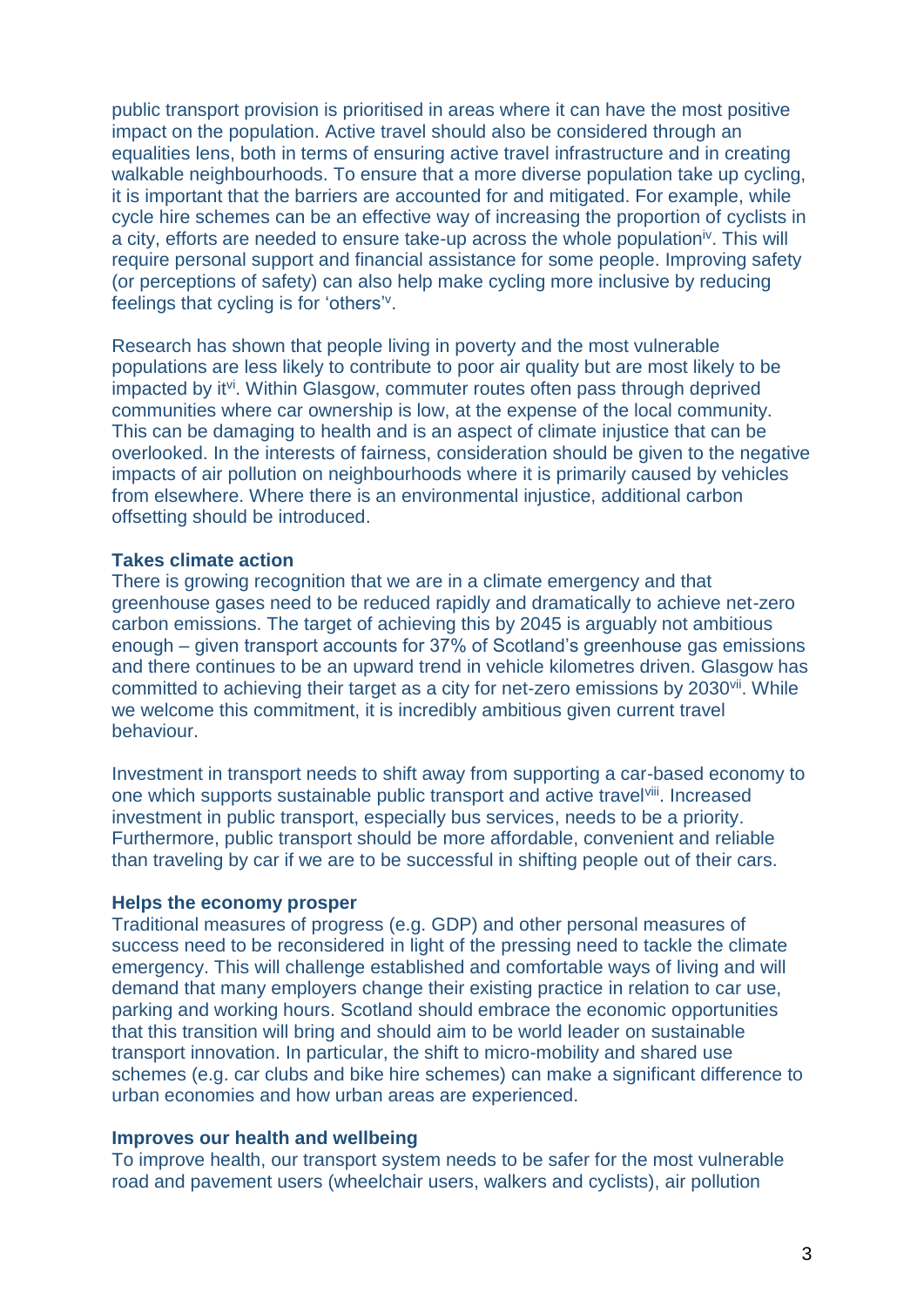needs to be reduced and active travel needs to be promoted (with sufficient investment) as a cheap, enjoyable, convenient, sustainable and healthy way of getting aroun[d](#page-1-0)<sup>i</sup>.

Improving health and wellbeing should be considered from both a short-term and long-term perspective. Although travel can be beneficial for health and holidaying abroad has become commonplace in the entire working population, there is a pressing environmental need for people to travel less. This is important in preventing further air temperature rises that will ultimately be detrimental to population healthix. This represents an important paradox that needs to be considered explicitly in future transport policy.

### **Q3: Are the Challenges the Strategy highlights in Chapter 3, the key Challenges for transport, or are there others the Strategy should focus on?**

It is helpful to see the transport challenges laid out in Chapter 3 and the summary of positive trends. The latter shows the limited areas where progress has been made and highlights the challenges of focus and ambition that need to be addressed if Scotland is to truly have a sustainable, inclusive and accessible transport system. It is important to highlight the specific challenges facing those on low incomes and the benefits of an affordable, reliable public transport service.

A number of specific points follow:

#### **Road casualties**

While total reported road traffic accident casualties have reduced, within this there are some troubling trends. Cyclist casualties with a serious injury increased by 34% in the period 2005-2018. As a related point, estimates of the volume of cycling which could be used as denominator to create an accurate cyclist casualty rate are limited and probably unreliable. Better information is needed on who cycles (by age, gender and other demographic characteristics) and how far they cycle.

#### **Transport poverty and inclusion**

Transport poverty is noted as exacerbating other poverty-related issues e.g. access to jobs, education and cultural opportunities, and social isolation. More convenient and affordable public transport options are needed which, ideally, can be combined easily and affordably with active travel modes to enable more complex journeys across the city. Active travel investment should seek to widen access to various active modes of transport. As an example, the Bikes for All project<sup>x</sup> in Glasgow takes a social inclusion approach to widening access to cycling in the city for vulnerable groups and people furthest from cycling (including refugees, asylum seekers, BME groups and women). Cheap membership of Glasgow's nextbike bikeshare scheme is provided along with one-to-one tailored support and mentoring to improve people's cycling confidence. Learning from this project shows that making the scheme affordable was crucial to participation for many and allowed savings to be made elsewhere. Through engagement with community organisations across Glasgow, the project has demonstrated that under-represented population groups can be encouraged to take up cycling. For many participants owning a bike is not financially viable but having access to one through cheap membership to a bikeshare scheme can save money on public transport and is more convenient.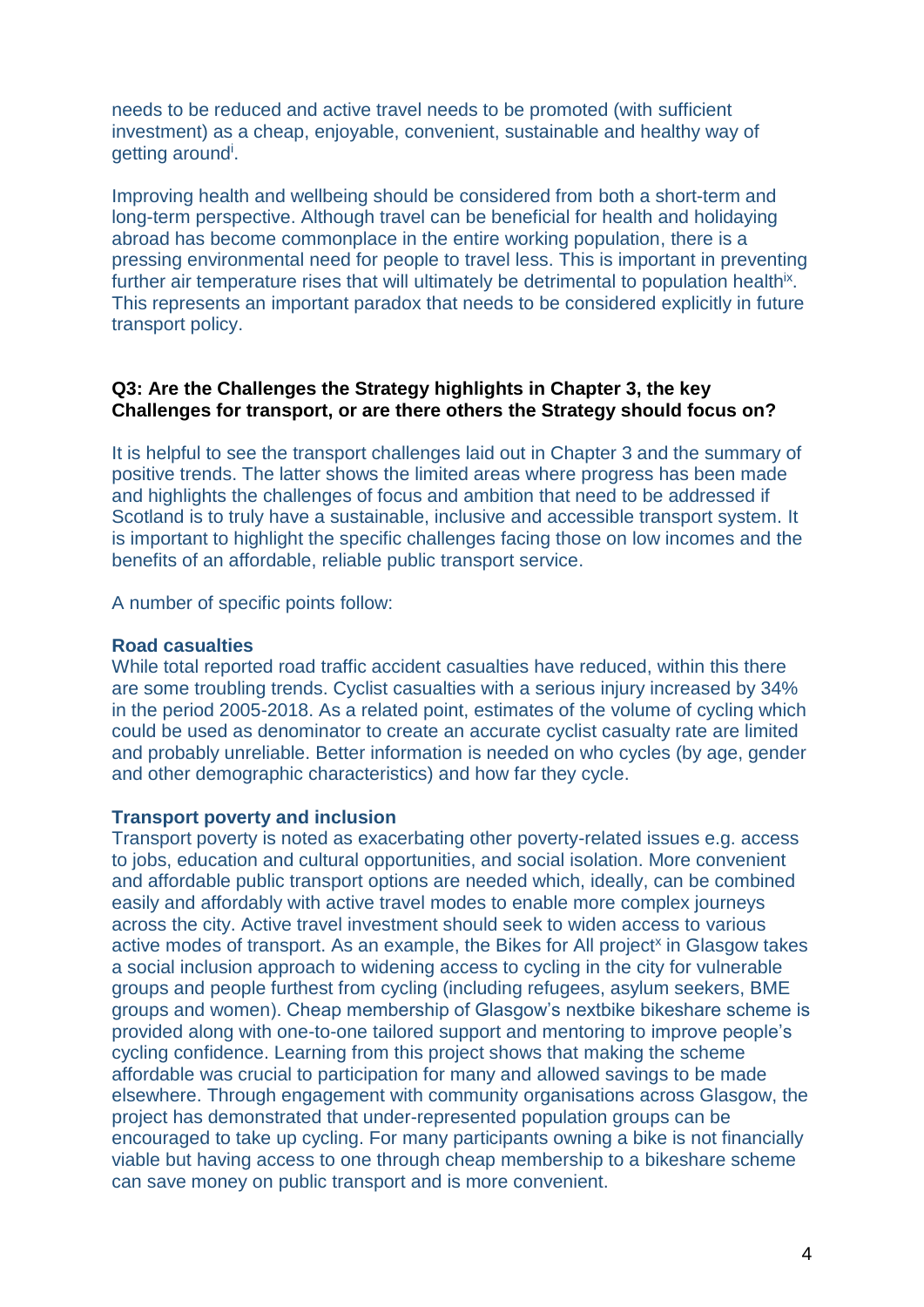# **Train services**

While train services are improving, costs continue to rise, which, along with the variable reliability of the service, can discourage use. To encourage greater use, services need to be able to respond appropriately to increased demand (i.e. with longer trains or more frequent services). Furthermore, ticketing issues continue with some unmanned stations having limited ticket purchasing facilities.

### **Technological advances**

As most journeys in urban areas are under 5 miles, it is important to recognise the potential for active travel, micro-mobility and public transport to eventually become the only modes of travel for short distances. Micro-mobility (i.e. travel solutions for short journeys, including electric bikes, scooters and other small vehicles) is changing the way people travel in many urban areas<sup>xi</sup>. This presents an opportunity to shift away from a carbon-reliant transport system and can support the aim of 'ensuring the economy prospers'. The shift towards electric vehicles is another positive environmental innovation but we do not feel it is the solution to transport provision in built-up urban areas. Cars take up considerable space on the roads and prevent enjoyable and safe pedestrian use. We would welcome more ambitious plans in this strategy to eradicate car dependence entirely within cities or town centres.

# **Section B: The policies to deliver the NTS**

Through the process to develop the National Transport Strategy, 14 policies have been identified that will deliver its Priorities and Outcomes and address the Challenges. These are listed below:

- plan our transport system to cope with the effects of climate change
- continue to improve the reliability, safety and resilience of our transport system
- embed the implications for transport in spatial planning and land-use decisionmaking
- integrate policies and infrastructure investment across the transport, energy and digital system
- provide a transport system which enables businesses to be competitive domestically, within the UK and internationally
- provide a high-quality transport system that integrates Scotland and recognises our different geographic needs
- improve the quality and availability of information to enable better transport choices
- embrace transport innovation that positively impacts on our society. environment and economy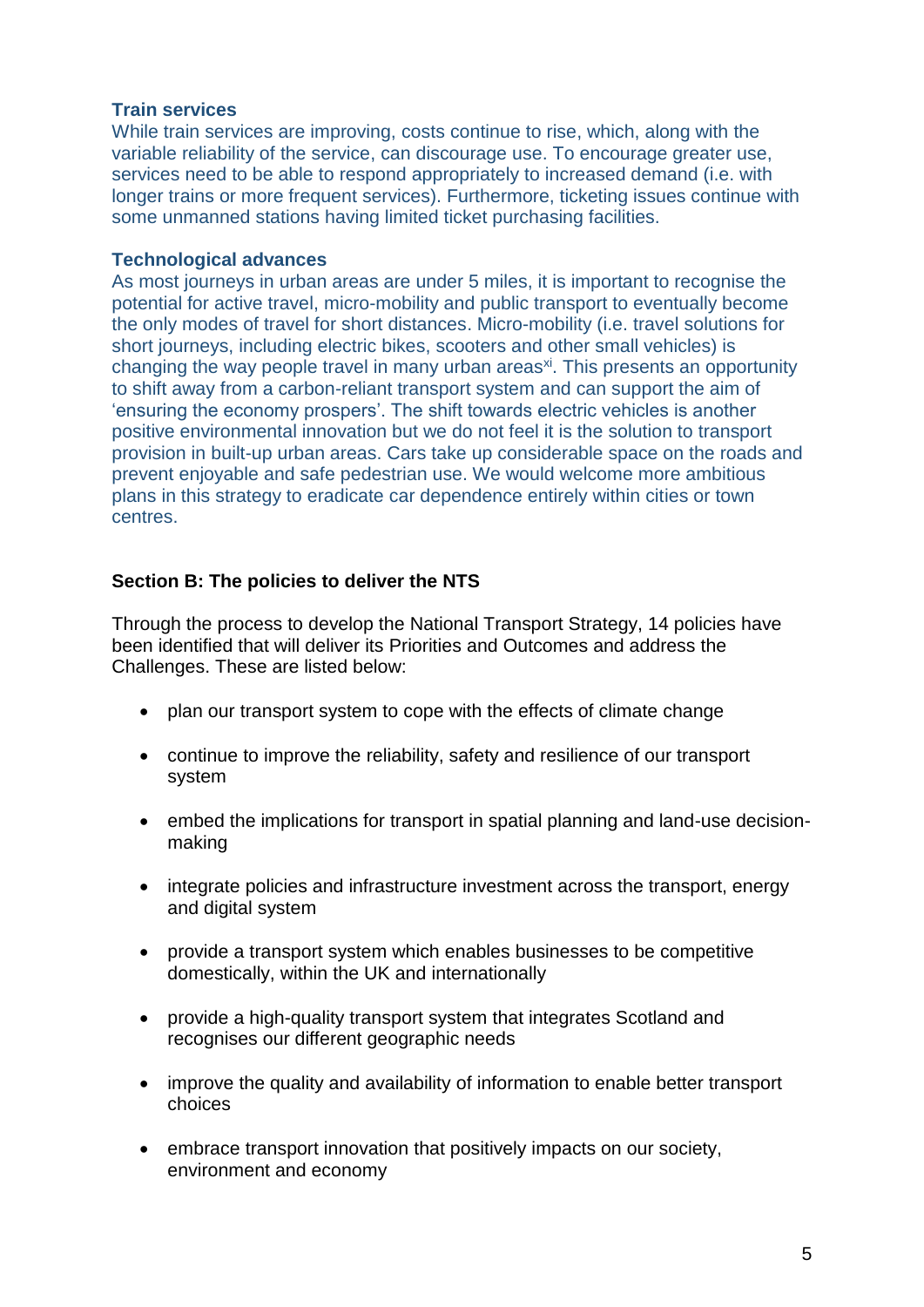- improve and enable the efficient movement of people and goods on our transport system
- provide a transport system that is equally accessible for all
- improve access to healthcare, employment, education and training opportunities to generate inclusive sustainable economic growth
- support the transport industry in meeting current and future employment and skills needs
- provide a transport system which promotes and facilitates travel choices which help to improve people's health and wellbeing
- reduce the transport sector's emissions to support our national objectives on air quality and climate change

# **Q4a: Are these the right policies to deliver the Priorities and Outcomes of the National Transport Strategy? Please explain your answer**

These polices do not fully reflect the priorities and outcomes already described. Although climate action, improving health and ensuring equal access to transport are mentioned, the policies could go further to specifically state how these objectives will be achieved. For example, in relation to climate action, we would like to see a policy which outlines what actions will be taken to achieve carbon neutrality across different transport modes. For equality, rather than stating that transport should be "equally accessible" to all, it would helpful to state what measures will be supported/taken forward to ensure equal access. Several factors shape people's ability and willingness to access transport (e.g. financial, demographic, cultural, geographic) and these need to be considered. In addition, we feel that transport policy has an important role to play in shaping the quality of places and the strength of communities.

There are a wide range of policies and enablers, but it is difficult to discern which are the most important and which will drive change towards a carbon neutral transport system. Further, these policies are closely linked or overlap in their scope, and there is the potential for synergy (or conflict) depending on the extent to which they are developed and implemented in a connected way.

These policies do not include transport and travel related to the growing hospitality and tourism sector. The national tourism strategy, [Tourism Scotland 2020 \(TS2020\)](http://scottishtourismalliance.co.uk/page/national-strategy/), aims to make Scotland a "first-choice destination for a high quality, value for money and memorable customer experience delivered by skilled and passionate people". Consideration must be given to how the Transport Strategy can respond in order to achieve all four priorities.

We would welcome the addition of a policy/policies which recognise the need to transition away from a carbon-based transport system and the need to reduce the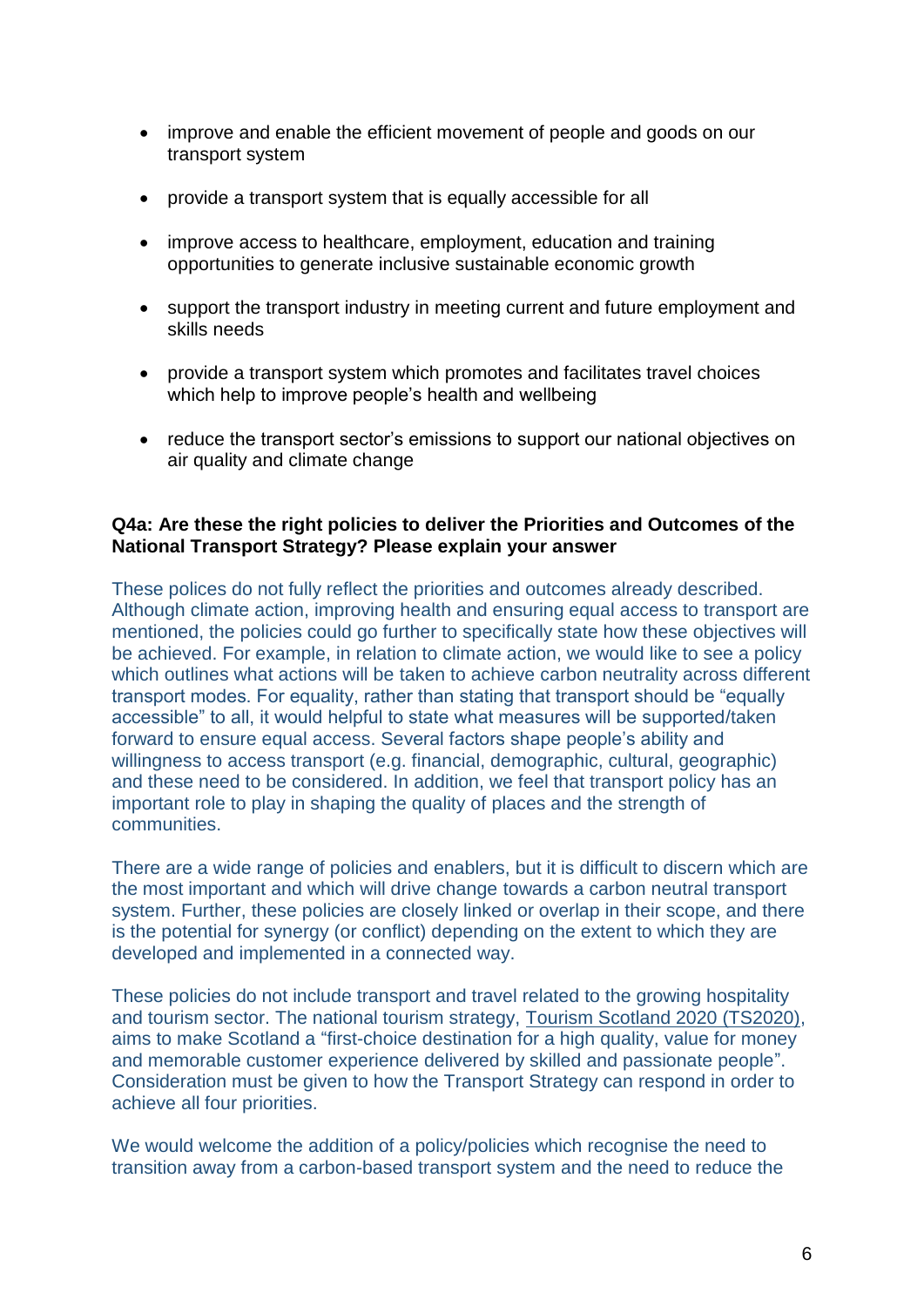dominance of private cars on roads. We would also welcome a commitment to encouraging more car sharing where possible.

## **Q4b: Are some of these policies more important than others or are they equally important?**

### **Please provide details.**

From our perspective a primary focus for the next 20 years of transport policy should be on rapidly transforming our transport system from one that is dominated by roads and the needs of the private car to one that, firstly, reduces the need to travel and, secondly, prioritises sustainable and active travel choices. This focus is driven by the current climate emergency and the need to rapidly reduce carbon emissions. Making this a primary priority will require a subsequent shift in transport investment toward greater support for clean, low-emission public transport which is integrated with active travel investment.

Another important issue is the conflict between the need to reduce carbon-based travel and the current status quo in terms of air travel growth and the convenience of driving. The ability to easily and conveniently reach other parts of the world has, until now, been regarded as an important example of human progress. Attracting tourists and business people to Scotland is currently an important aspect of our economy. If this priority is to remain, then clear and credible policies that mitigate and reduce the impact of air travel on climate change need to be elaborated.

Mobility outwith a local area is also considered to be important for personal growth and cultural capital, and people living in poverty can benefit by extending their movement beyond their immediate community. This highlights an important tension in ensuring that people can remain mobile without the need to use carbon.

Further issues of consideration relate to the cost, convenience and accessibility of public transport in comparison to private car use. The future transport system needs to be designed to be clean, affordable and convenient for all. It is important from a public perspective that changes to transport provision such as reduced parking, higher parking costs or workplace parking costs are compensated through alternative public transport options.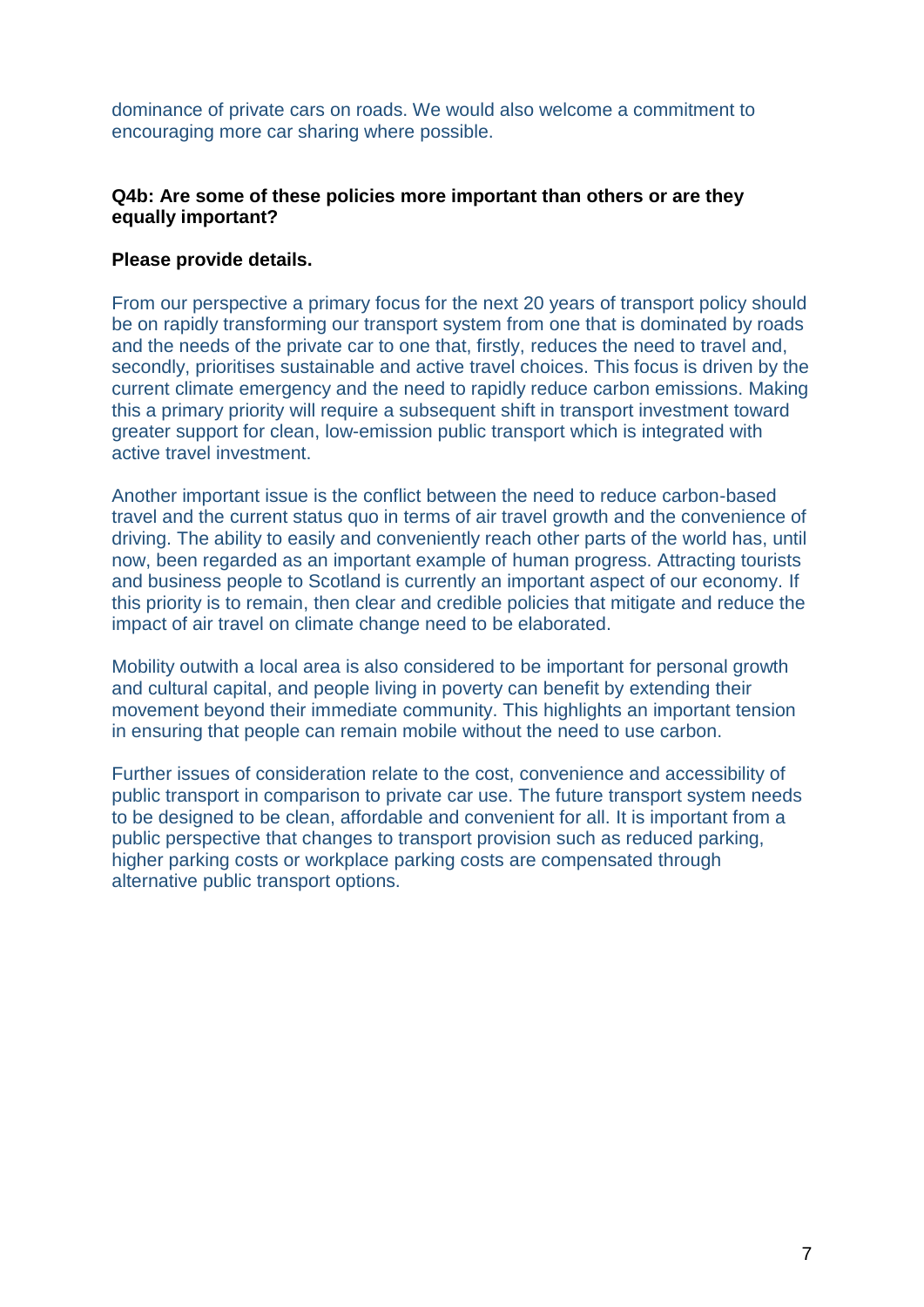**Section C: Transport governance – democracy, decision-making and delivery**

**Q5a: Are there specific decisions about transport in Scotland that are best taken at the national level (e.g. by Transport Scotland or the Scottish Government), at a regional (e.g. by Regional Transport Partnerships), or at a local level (e.g. by Local Authorities)?**

## **Please explain your answer, by providing examples of where you believe transport related decisions should be taken.**

We believe that decisions on universal road speed restrictions, such as the recent Bill to introduce a default 20mph limit on urban roads are best taken nationally. Despite this Bill being defeated we believe that introducing this speed restriction would have a large positive impact on road safety in Scotland; it would not only reduce casualties and their severity but would help create a low-speed environment which would support active travel and encourage parents to let their children play outside more<sup>xii</sup>. Early evidence from the city-wide 20mph limit introduced in Edinburgh is that the average speeds of collisions and casualties have reduced and most of the public support the scheme.

Nationally there needs to be improved co-ordination across transport, planning, health improvement, air quality and climate change policies and programmes. This consultation presents a broad context across these areas, but it is important that the priorities cited in the transport strategy are reflected in decisions across all government policy. For example, and as highlighted above, the aims of the Tourism Strategy need to be aligned with the priorities of the Transport Strategy. Consistency at national level makes it much easier to ensure alignment of policies at local level by sending a clear message regarding national government priorities.

More local issues, such as road re-design, place-making, cycle lanes and parking restrictions would more logically be handled by local authorities. Nevertheless, maintaining a national active travel budget is helpful in proving strategic direction and finance for local authorities to develop local active travel infrastructure.

Active travel should be better integrated into local urban planning and infrastructure development, supported by good quality community engagement to design spaces and places that are appropriate for the people who use them.

There is a need for better monitoring data on active travel at a local level in order to understand which interventions are impacting on active travel trends and how.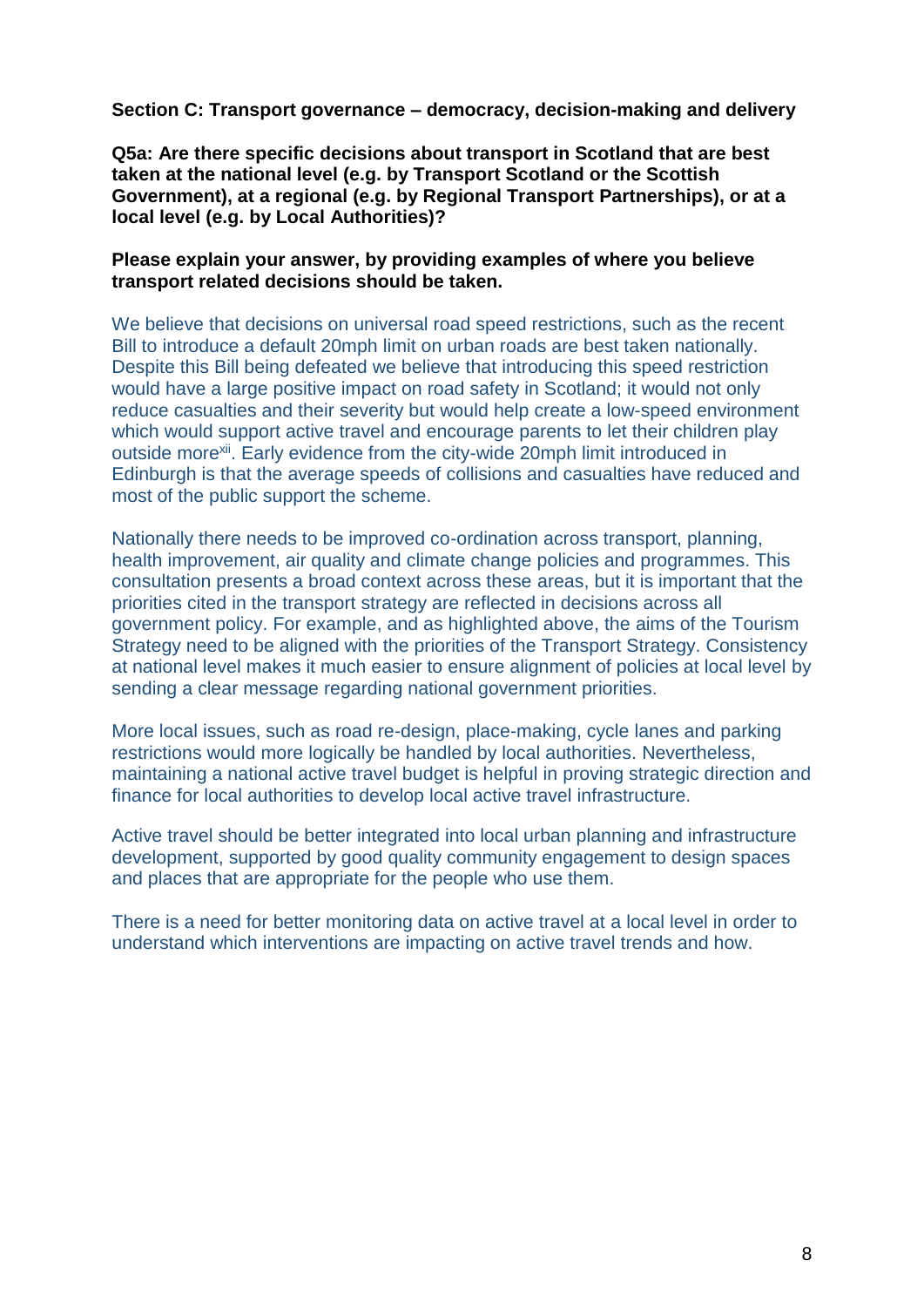**Q5b: Should local communities be involved in making decisions about transport in Scotland? If so, how should they be involved, and on which specific issues should they be involved in making decisions on?**

# **Please explain your answer, by providing examples of which transport decisions local communities should be involved in, also suggesting how they should be involved**

As with all issues that affect communities, people should able to contribute to the decision-making process if they wish to. For example, the introduction of a lowemission zone, parking restrictions, speed-limit changes, the introduction of bike hire or other shared mobility schemes and major street redesign are likely to generate significant public interest. To ensure representation, it is important to ensure that barriers to participation for different population groups are accounted for and measures are taken to ensure wide involvement<sup>xiii</sup>. However, despite the need to ensure that local people can contribute, their influence on decision-making has to be dependent on them being well informed about the impact of changes, and there needs to be a balance between listening to individual interests and ensuring that decisions are in the long-term interests of the public. Efforts to engage communities in transport decisions should be flexible in accommodating views. Public meetings or consultations may not be the most effective or representative way of canvasing opinion.

# **Section D: The Strategy as a whole**

**Q6: Does the National Transport Strategy address the needs of transport users across Scotland, including citizens and businesses located in different parts of the country?**

**Yes** ☐ **No** ☐

# **Please explain your answer**

As an organisation with a primary focus on Glasgow and the wider region, we do not feel able to comment on the needs of the whole country. Within Glasgow, we feel it is important to ensure that efforts to address the climate emergency are aligned with transport policies that benefit the whole population and which can reduce the negative impacts of poverty.

# **Section E: Looking ahead**

# **Q7a: What aspects of the transport system work well at the moment?**

# **Please provide details**

The recent increased investment in active travel is a positive development, albeit this budget still needs further expansion to accelerate progress in active travel trends (see further comments below). The interconnected off-road cycle paths across Scotland are safe and attractive and encourage people to cycle for leisure.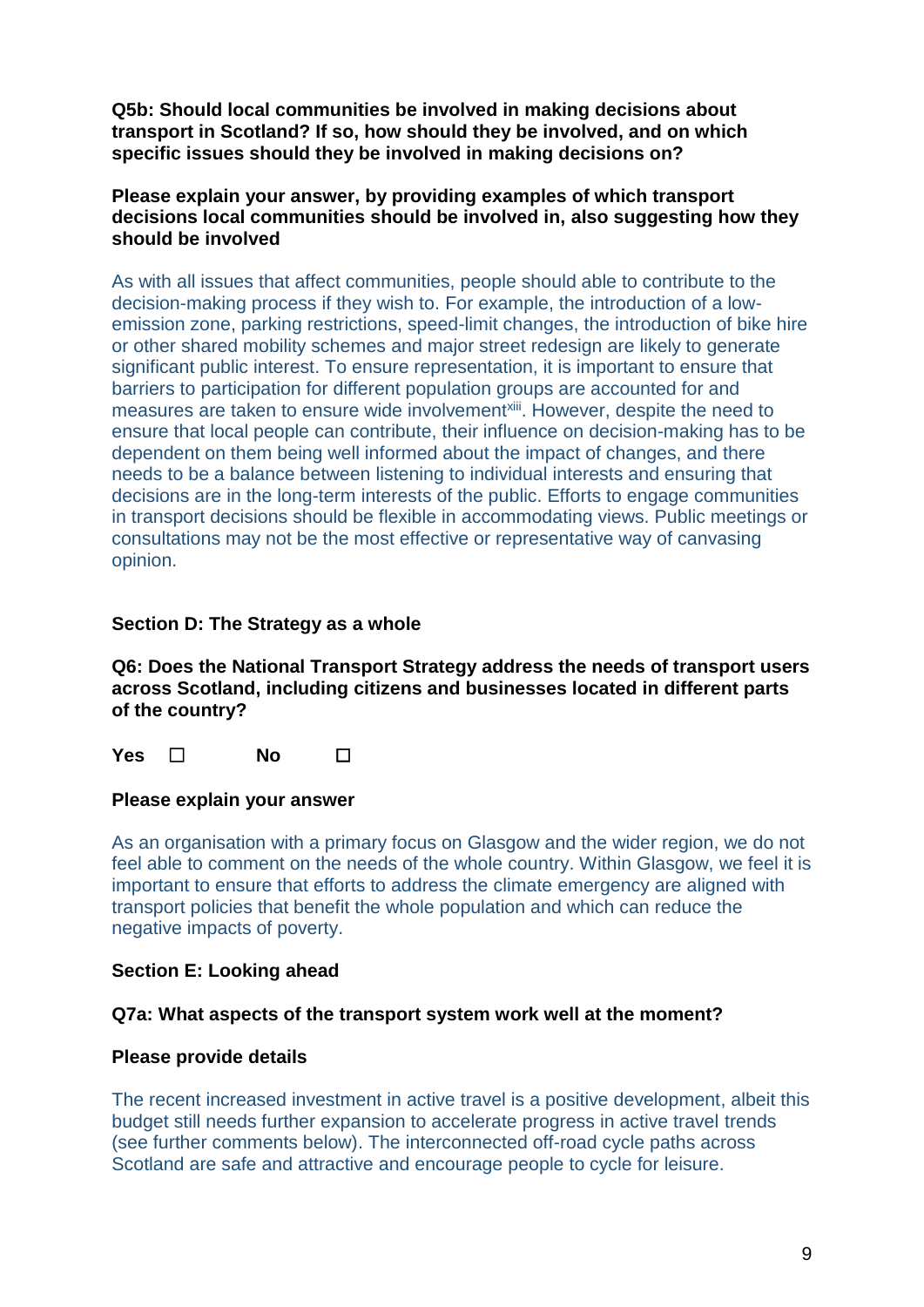# **Q7b: What practical actions would you like to see the National Transport Strategy take to encourage and promote these?**

## **Please provide details**

To make greater progress on active travel, investment needs to increase further. The current commitment of £80 million represents around 3% of the travel budget. This, we believe, is not enough to transition successfully to carbon neutrality. A larger investment fund would help to accelerate progress and to spread the investment beyond large urban conurbations.

### **Q8a: What aspects of the transport system do not work well at the moment?**

### **Please provide details**

Buses – air quality, accessibility, affordability, reliability and convenience. Bus services in some of our poorest communities are costly, inadequate and can make it difficult for residents to access employment – particularly employment that may require shift work or 'non-office' hoursxiv.

There is currently a lack of integration of different modes of transport for longer or more complex journeys – an integrated card that makes payment easier for a full journey (e.g. that one that includes a train, a bus and a hired bike) would be welcomed.

'Green tourism' – in popular tourist areas private cars and coaches can dominate and other options are often limited. For example, taking a bike on a train for a holiday in Scotland, rather than relying on a private car, can be quite difficult and requires significant forward planning.

<span id="page-9-0"></span>The real and perceived safety of cycling on urban roads (e.g. due to pot holes/poorly maintained roads, parked cars on cycle lanes, inconsiderate/unsafe/intolerant drivers, inconsistent and unclear road markings for cyclists) can be a deterrent<sup>xv</sup>.

The transport hierarchy is not reflected in urban spaces. For example, pedestrians often have to wait much longer than cars to cross at junctions, and pavements are poorly maintained or lit.

The limited public transport combined with free parking at out of town shopping centres makes it more convenient, cheaper and attractive to drive there than to use public or active transport. It also draws customers away from city and town centres<sup>[xv](#page-9-0)</sup>.

Investment in extra road capacity in Scotland has resulted in a rise in cars on the road and road miles driven, neither of which are compatible with a net-zero transport system.

The current transport system is responsible for an increasing proportion of Scotland's greenhouse gas emissions and transport is the main cause of high concentrations of air pollution in our cities and urban areas. There are currently 38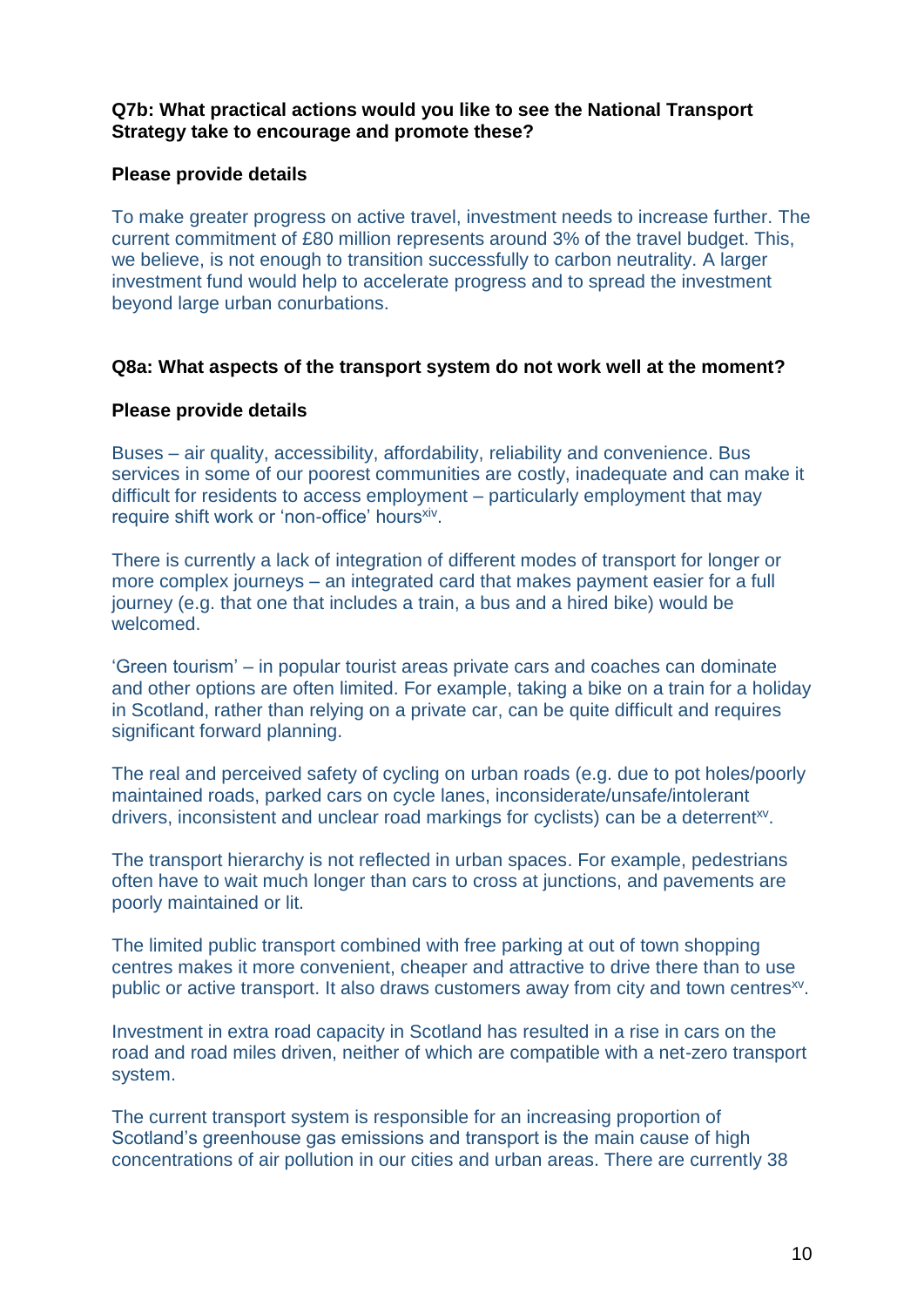Air Quality Management Areas (AQMAs) in Scotland, with the majority designated as such due to road traffic pollution.

# **Q8b: What practical actions would you like to see the National Transport Strategy take to improve these?**

### **Please provide details**

Such changes would require increased investment in active travel and public transport as an alternative to road building. We would also welcome serious discussions around franchise or public ownership models in order that transport authorities can stipulate emission standards, implement integrated ticketing and ensure that a wide, inclusive and integrated public transport network is supported.

#### *Air quality*

The recent independent review of the Cleaner Air for Scotland strategy<sup>xvi</sup> made the point that there is "much more to do to achieve the desired outcomes across Scotland that ensure public health is comprehensively protected". The review also advocates "a suitably integrated approach to transport, environment, planning and health is taken" for the health and wellbeing of society and for economic and social needs. We would recommend that the national transport strategy explicitly prioritises an integrated approach across relevant policies for co-ordination and efficiency of effort, and in order that multiple sustainability, health and social co-benefits can accrue, particularly in relation to climate change mitigation and adaptation and poverty reduction.

On a practical level, the report also recommends that "where possible, active transport users, pedestrians and vulnerable groups should be separated from areas of exposure risk (i.e. to high levels of air pollution)." This type of approach will be required while we are still in the transition to a lower carbon, lower emissions transport system.

#### *New infrastructure*

The health and environment working group of the Clean Air for Scotland (CAFS) Review (2019)<sup>xvii</sup> made the following recommendation:

"To protect against future health and environmental impacts generally, consideration should be given to a presumption that any major new development (e.g. a new road or housing development) must not lead to a net increase in carbon emissions, must not worsen air quality, and must not exacerbate existing health inequalities."

Such a proposal, if adopted, would exemplify an integrated approach to development that takes as a starting point the principle of doing no further harm to health and the environment. Arguably, this recommendation does not go far enough, and the aim should be that any new development should reduce carbon and pollutant emissions and help to reduce health inequality.

Further, in the interests of carbon neutrality, large urban centres in Scotland should ultimately aim to become car-free. This should be accompanied by improvements to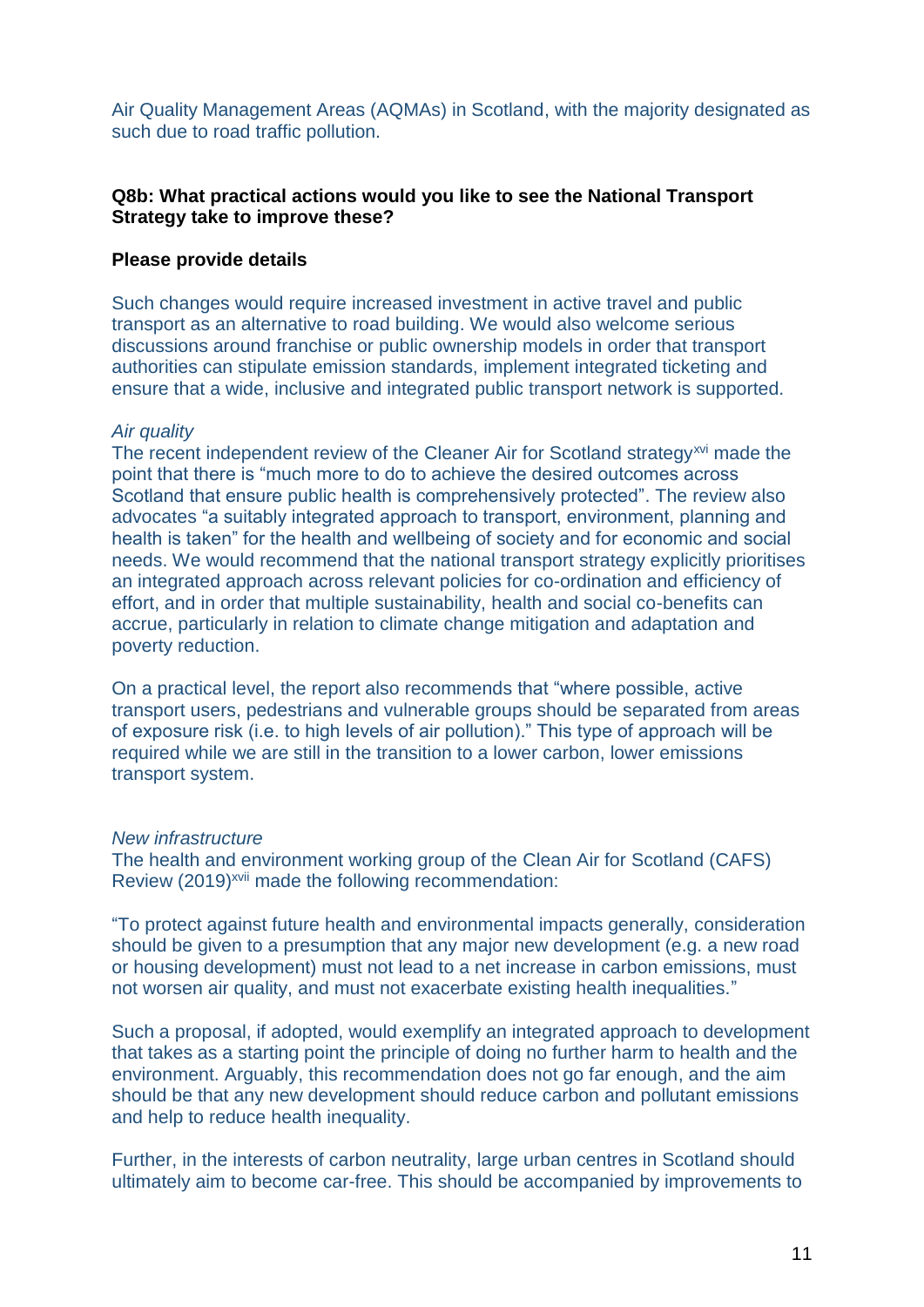public transport, public realm, active travel infrastructure and support for micromobility options (where appropriate).

We would like to see consideration given to the provision of universal free public transport or free public transport for certain population groups. Concessionary bus passes may be considered for population groups other than over 60s, including people claiming universal credit. As an extension to this or an alternative, providing concessionary rates to bike hire schemes may also be considered.

**Q9: Chapter 6 of the Strategy sets out immediate actions the Scottish Government will take in three key areas: Increasing Accountability; Strengthening Evidence; and Managing Demand. Is there anything you would like to say about these actions?** 

### **Please provide details.**

We welcome the use of the sustainable transport hierarchy to inform decisionmaking and investment. To ensure that this is put into practice, we would like all major transport decisions to be scrutinised on this basis. To ensure that this has influence, we would like to see it introduced as a policy rather than just a statement of intent.

# **Q10: Is there anything else you would like to say about the National Transport Strategy?**

#### **Please provide details**

Achieving carbon neutrality will require a radical shift in how transport develops over the next few years. More so than ever, this strategy needs to incorporate measures to reduce car dependency and encourage more active travel. While other sectors have contributed to reductions in carbon emissions, transport has lagged behind.

# **Section F: Strategic Environmental Assessment (SEA)**

## **Q11: What are your views on the accuracy and scope of the information used to describe the SEA environmental baseline set out in Section 5 of the SEA Environmental Report? (Please give details of additional relevant sources)**

The SEA concisely sets out the challenges and opportunities facing the Transport Strategy in a clear, balanced way in Section 5. However, in Section 6.2, the negative impacts of transport seem to be minimised and the focus is on the positive impacts of the Transport Strategy. For example, on page 40, a key to indicate whether effects are positive, mixed or negative is presented, but only used on page 41, where it presents the assessment of the overall impacts as positive (inset box in upper right hand corner), which seems overly optimistic. The strategy, in and of itself, is unlikely to address the significant negative impacts of transport, without a sea change in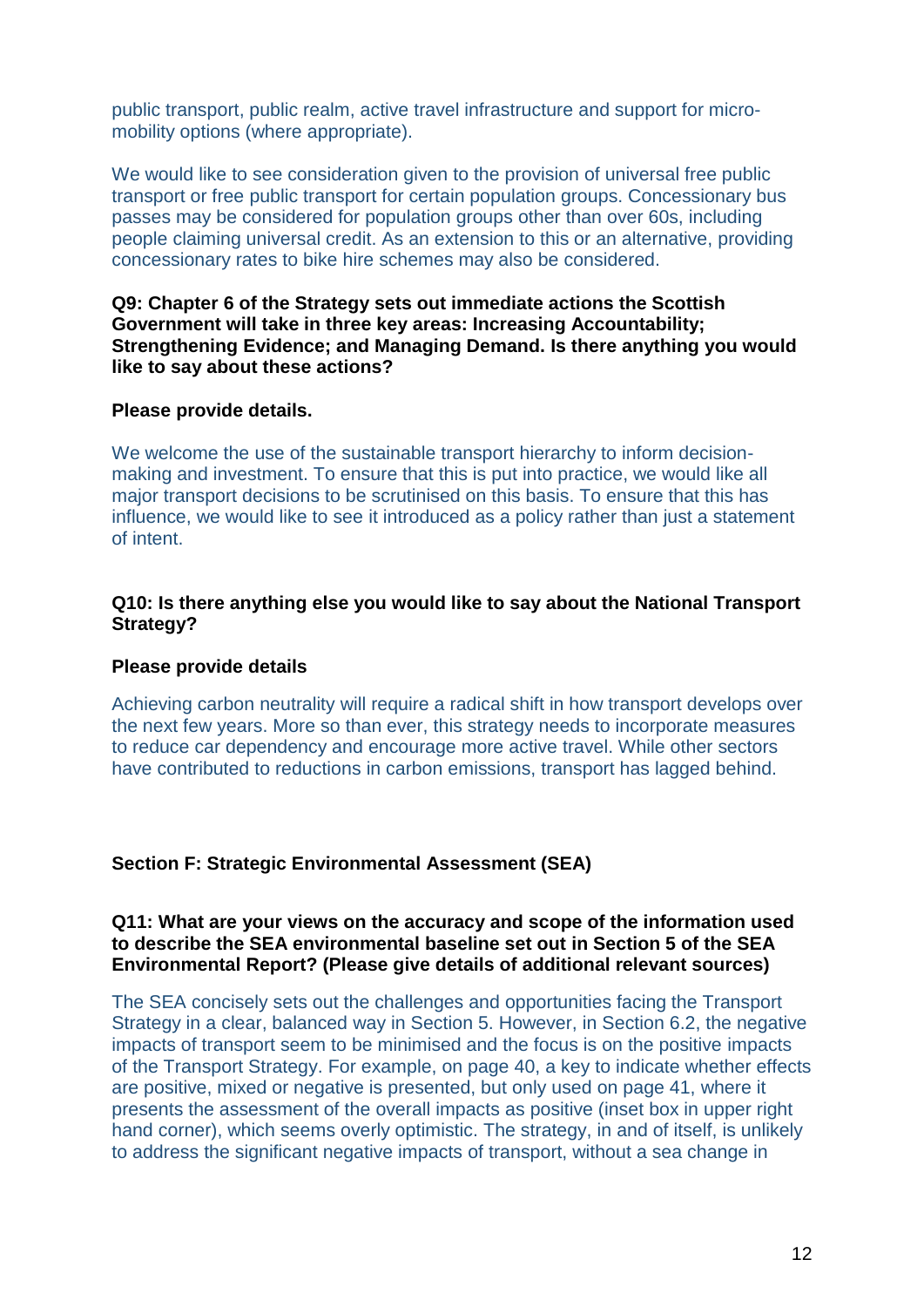mindset, practice and resources from one where the focus is on creating a world where private vehicles are dominant.

# **Q12: What are your views on the predicted environmental effects as set out in chapter 6.3 of the SEA Environmental Report?**

The potential positive and negative environmental effects of transport are clearly laid out and referenced for each of the four priorities in chapter 6.3. We would have liked to have seen more on the interplay between the priorities and which should be emphasised to maximise positive impacts and to minimise the negative ones. In our view, Scotland needs to focus on addressing the challenges of the climate emergency, which would result in additional co-benefits aligned with the other priorities.

# **Q13: What are your views on the proposals for mitigation and monitoring of the environmental effects set out in chapter 6.5 and 7 of the SEA Environmental Report?**

The proposals for mitigation are fine if adhered to. If anything, they could have been stronger to ensure that the strategy could maximise the potential benefits of following the recommendations.

**Q14: Is there anything else you would like to say about the SEA Environmental Report?**

n/a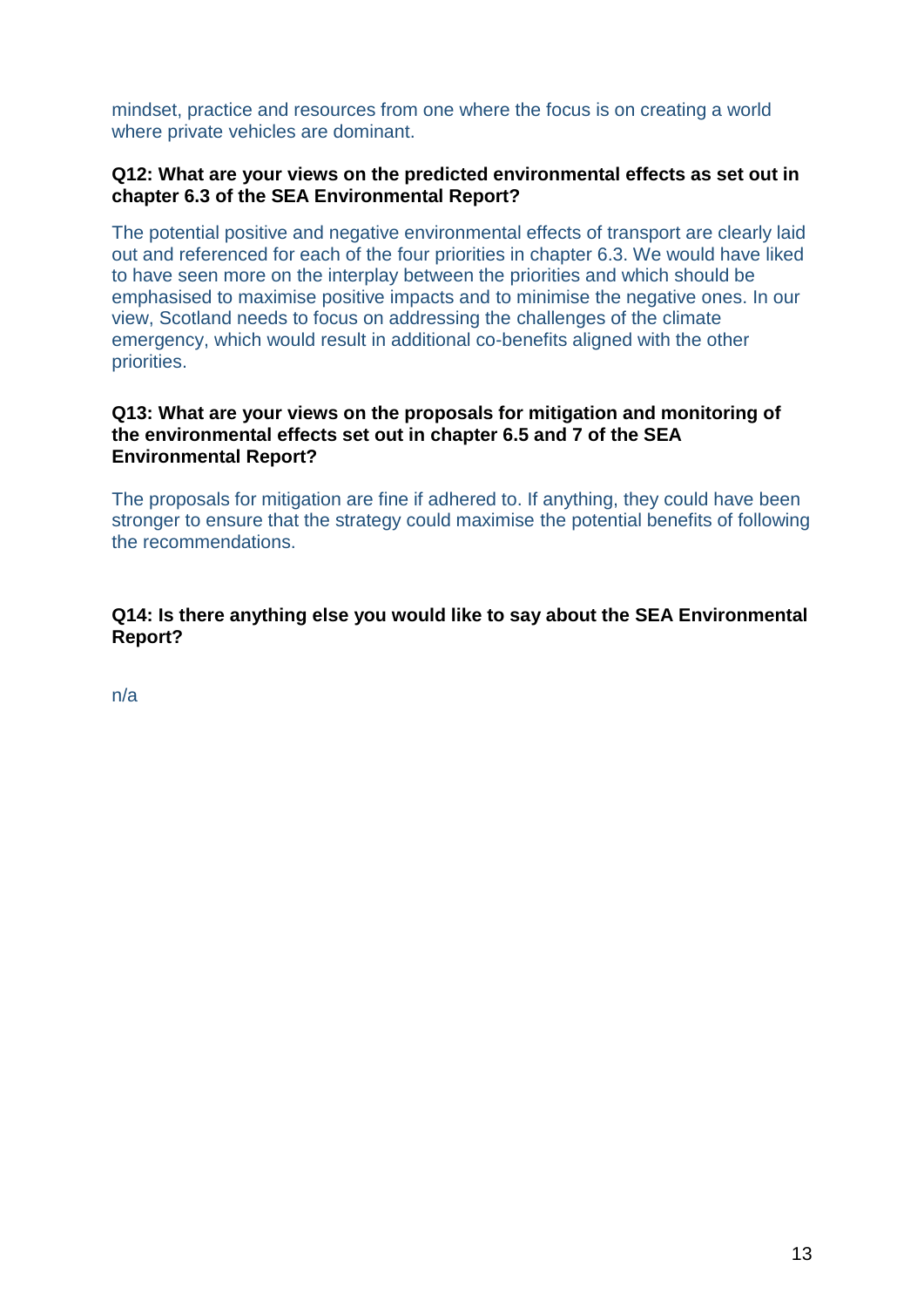# **References**

<sup>i</sup> Muirie J. *Active Travel: what have we learned so far?* Glasgow; GCPH;2017. Available at: [https://www.gcph.co.uk/transport\\_and\\_travel/what\\_have\\_we\\_learned](https://www.gcph.co.uk/transport_and_travel/what_have_we_learned) (accessed October 2019). 1

ii Lyle K, Kennedy C, Crisp R, Ritch E, Robertson R, Scott E. *Transport and poverty in Scotland report of the poverty and inequality commission*. Glasgow: Poverty and Inequality Commission; 2019.

iii Scottish Government. *Scotland's People Annual Report 2017*. Edinburgh: Scottish Government; 2018.

iv CoMoUK. *Bike Share users survey 2018*. Leeds: CoMoUK; 2018.

<sup>v</sup> Progressive Partnership. *Attitudes and behaviours to cycling in Scotland*. Glasgow: Cycling Scotland; 2018. Available at:<https://www.cycling.scot/mediaLibrary/other/english/4209.pdf> (accessed October 2019)

vi Barnes J, Chatterton T, Longhurst J. Emissions vs exposure: Increasing injustice from road traffic-related air pollution in the United Kingdom. *Transport Research Part D: Transport and Environment* 2019;73:55-66.

vii Glasgow City Council. *Climate Emergency group sets out a path to carbon neutral Glasgow*. [https://www.glasgow.gov.uk/article/24899/Climate-Emergency-Group-Sets-Out-a-](https://www.glasgow.gov.uk/article/24899/Climate-Emergency-Group-Sets-Out-a-Path-to-Carbon-Neutral-Glasgow)[Path-to-Carbon-Neutral-Glasgow](https://www.glasgow.gov.uk/article/24899/Climate-Emergency-Group-Sets-Out-a-Path-to-Carbon-Neutral-Glasgow) (accessed October 2019)

viii IPCC. *Transport*. Switzerland; IPCC; 2014. Available at: [https://www.ipcc.ch/site/assets/uploads/2018/02/ipcc\\_wg3\\_ar5\\_chapter8.pdf](https://www.ipcc.ch/site/assets/uploads/2018/02/ipcc_wg3_ar5_chapter8.pdf) (accessed October 2019)

ix IPCC*. Global warming of 1.5%: Summary for policymakers*. Switzerland; IPCC; 2018. Available at: <https://www.ipcc.ch/sr15/chapter/spm/> (accessed October 2019)

<sup>x</sup> Yates G, Whyte B. *Bikes for All evaluation: Phase one report 2018/2019*. Glasgow: GCPH; 2019. Available at:

https://www.gcph.co.uk/publications/911 bikes for all widening access to cycling through social inclusion (accessed Novmber 2019)

xi Department for Transport. *Future of Mobility: Urban Strategy*. London Department for Transport; 2019. Available at: [https://www.gov.uk/government/publications/future-of-mobility](https://www.gov.uk/government/publications/future-of-mobility-urban-strategy)[urban-strategy](https://www.gov.uk/government/publications/future-of-mobility-urban-strategy) (accessed October 2019)

xii Whyte B. *The potential impact of a 20mph speed limited on urban roads in Scotland*. Glasgow; GCPH; 2018. Available at: https://www.gcph.co.uk/publications/856 the potential impact of a 20mph speed [limit\\_on\\_urban\\_roads\\_in\\_scotland](https://www.gcph.co.uk/publications/856_the_potential_impact_of_a_20mph_speed_limit_on_urban_roads_in_scotland) (Accessed October 2019).

xiii Scottish Community Development Centre, What Works Scotland. *National Standards for Community Engagement*. Scottish Centre for Community Development. Available at: <http://www.voicescotland.org.uk/> (Accessed October 2019).

xiv Curl A, Clarke J, Kearns A. Household car adoption and financial distress in deprived urban communities: A case of forced car ownership? *Transport Policy* 2018;65:61-71.